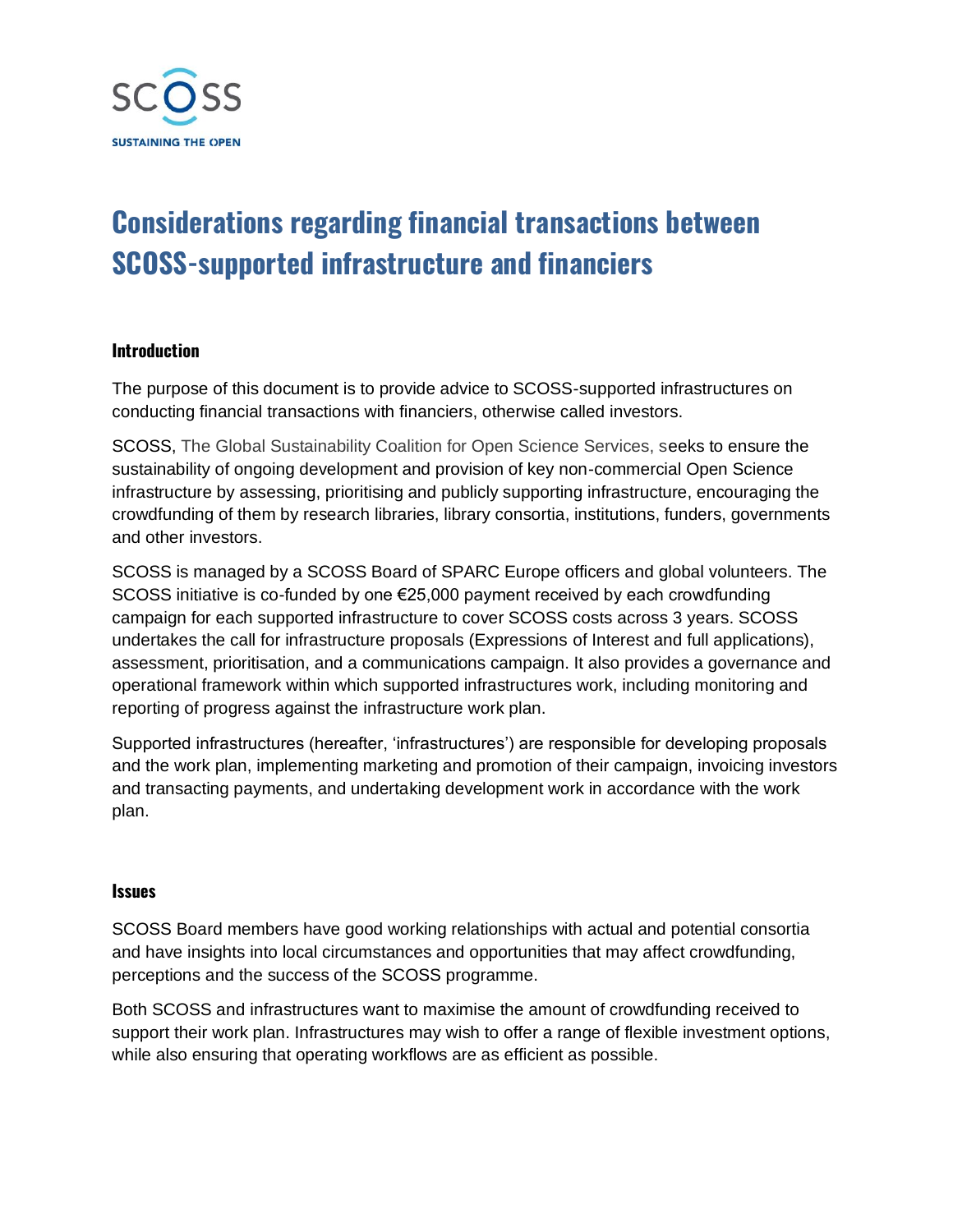

A number of issues have been identified for attention:

- 1. Meeting the financial procurement requirements of investors
- 2. Options for engagement and investment
- 3. Efficacy of financial transactions

It is necessary that infrastructure seek advice and service provision from their relevant legal counsel and finance department.

Consortia of investors (libraries) may intermediate financial transactions between infrastructure and investors, thereby minimizing the number of transactions. In this case some of the following steps and considerations will be managed by the consortium and the infrastructure should liaise and transact with the consortium directly.

## **Discussion**

1. Meeting the financial procurement requirements of investors

To date, some funds have been from consortia of academic libraries, with libraries paying funds, aggregated by the relevant consortium and invoiced by the infrastructure. In some other cases, the consortium puts the Expression Of Interest out and individual libraries pay the infrastructure directly. Some investors are governments.

SCOSS and infrastructure need to provide mechanisms to ensure that the greatest number of investors possible, whether academic libraries or governments, can invest by complying with the financial procurement requirements of investor organisations.

Some potential and current investors have provided feedback that their financial procurement policy requires them to test the market, or they require a contract for example. SCOSS and infrastructure need to be mindful of providing financial procurement solutions and options which allow the broadest range of institutions to invest.

In each case, libraries and library consortia would likely want to know the benefits of financially supporting the infrastructure. It is recommended that infrastructure make available their:

> **Workplan** - agreed with SCOSS - this will highlight what development work will be performed with the funding, together with benefits

> **Usage** - both contributor usage and end user usage - for the service as a whole and also for the geographic region if possible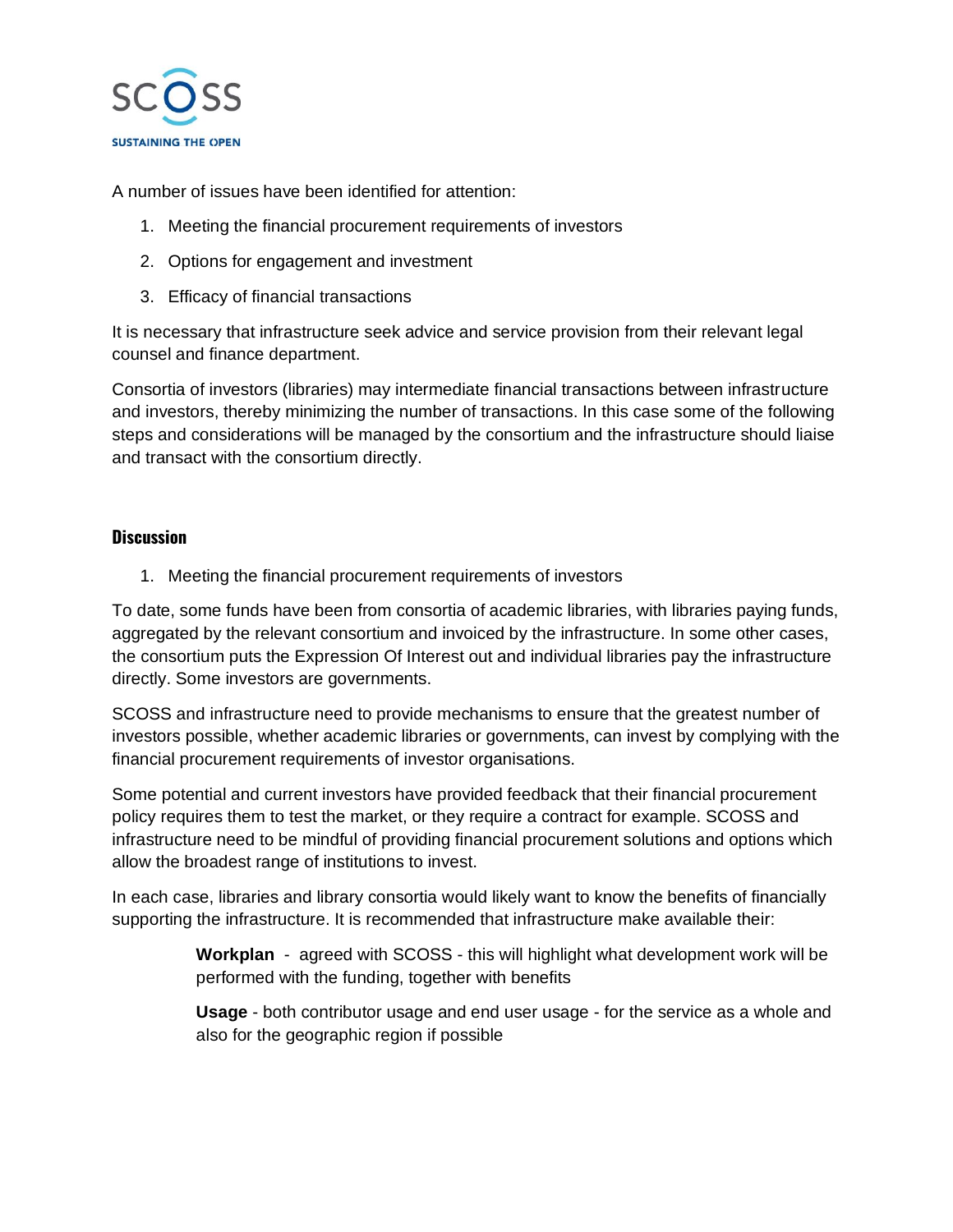

**Supporting statement** - you may have been working with researchers, globally and from the geographic region, and could consider making supporting statement from researchers available

Although procurement requirements are institution specific, they can be summarised by general principles:

- · **Duty of care** Financial delegates (officers) have a professional duty to comply with policies and procedures, the institution receives value for money, and there are no conflicts of interest.
- · **Requirements**  There is generally a requirement to develop specifications or requirements – what is the need? - prior to purchase.
- · **Test the market** There is generally a requirement to test the market before procuring goods and services.
- · **Threshold**  Financial policies and procedures usually include thresholds. There may be a financial value threshold at which no quote is required, another threshold at which one quote is required; another when multiple quotes are required; and finally a threshold when a competitive tender for Request for Offer style approach is required. The recommended SCOSS investment of between €500 and €8,000 is relatively low so it is more likely to fall under the minimum threshold for institutional procurement guidelines, or a library may require a quote.
- · **Contract** Terms and conditions, licence or contract are required for procurement of goods and services. These are usually negotiated or made available before a payment can be made. Some libraries may require infrastructure to provide at least a Terms & Conditions document on its website or by correspondence. Verbal agreements and email correspondence can be considered a contract. As invoicing and payment is between the infrastructure and the financial contributor, any contracts will be between these parties. The investor parent organisation e.g. the university, is usually the legal entity, and the library is not the legal entity. Legal jurisdiction would generally be aligned with the jurisdiction of the infrastructure providing the goods and services. SCOSS provides investors with a memo that outlines the arrangement between infrastructure and financial contributors.

Also for consideration is:

● **Level of investment** - The SCOSS recommended investment levels for investors are recommendations only. It is recommended that infrastructure do not normally engage consortia and investors directly on the level of financial investment and that these advocacy and negotiation tasks are best left to the SCOSS Board members or the consortium representative.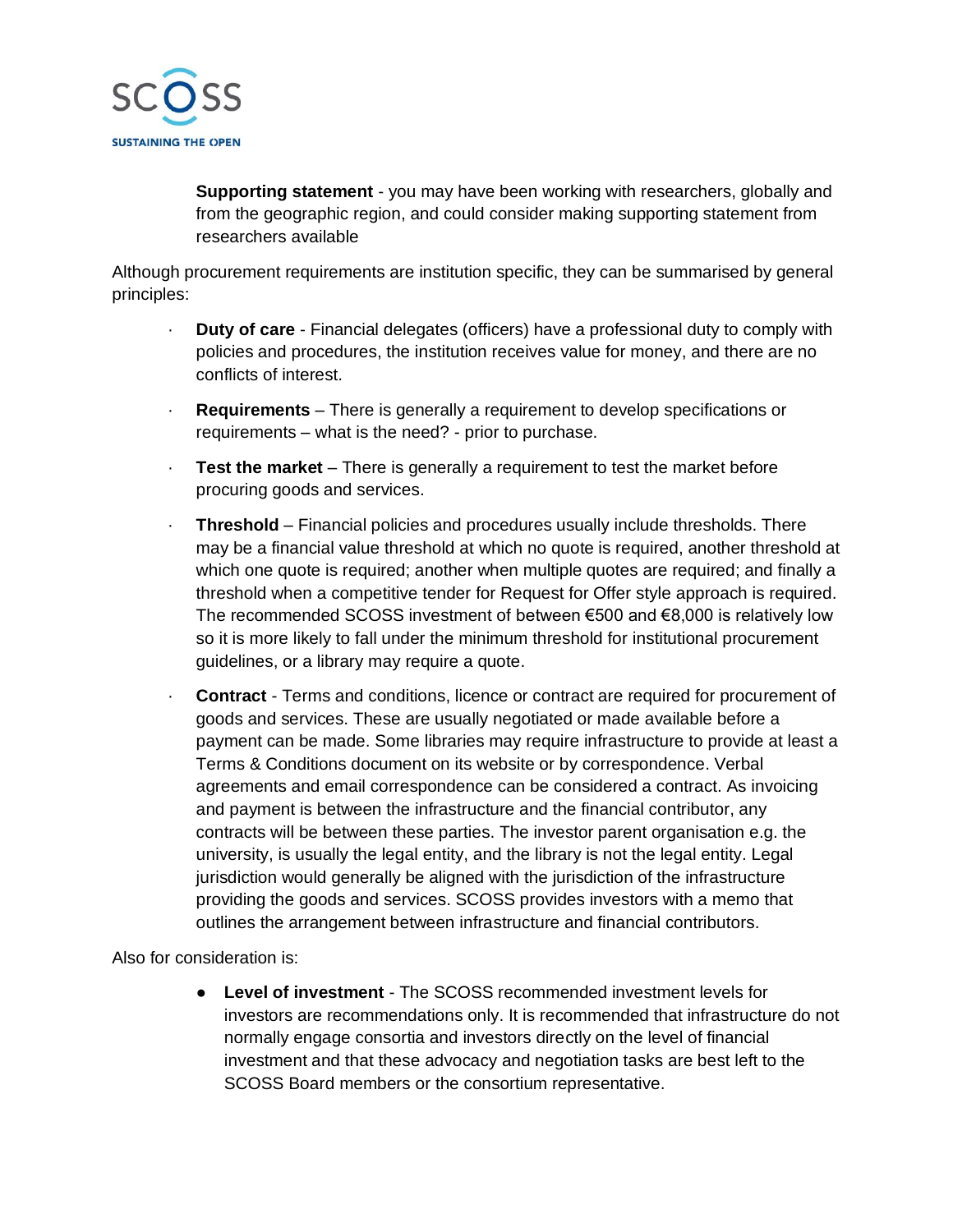

Investors are asked to pledge for up to three years, though some may prefer to pledge for only one or two years. Consortia may arrange to pledge on an annual basis. Pledges are solid indications of intent but are not binding. SPARC Europe will add up pledges from around the world to make a global pledge figure available.

Many investors may be working with difficult financial circumstances and any new funding request adds to those pressures. For example, academic libraries are under constant financial pressure from various forces: 9% annual growth in global publishing; ever-increasing faculty need for more information resources to support teaching and research; constant price rises from publishers; university budget reductions; and the global pandemic financial crisis.

2. Options for engagement and investment

Some potential and current investors have provided feedback that they are unable to make donations and would seek other options such as payment of a subscription or membership.

- · **Donations** are not for the receipt of goods or services. Many institutions will regard donations as gifts. Donations / gifts policies vary widely between institutions and how they are handled fiscally per country. There is a particularly close relationship between duty of care and donations. If donations are allowed, they are usually approved at a senior level. Many institutions do not allow for donations to be made; political donations or otherwise. The Supported Infrastructure needs to explore this therefore on a case by case basis were other forms of financing to be inappropriate.
- · **Investments**  are considered a payment for the return of value or financial gain via a project, initiative or collaboration. Institutions may expect a specific return to the institution in terms of ownership, influence or governance. A contract and the involvement of legal counsel would almost always be required. Although libraries may consider they are investing in Open Science, it is a different meaning from the financial meaning.
- · **One-off payments** for goods and services are usually made after the goods and services are received on a single occasion.
- · **Subscriptions** are recurring pre-payments which libraries are accustomed to paying for continuing information resources before the goods and services are received. Infrastructure may wish to invoice for a subscription if the information service is already available for use (whether it be open access or otherwise). Subscriptions are usually invoiced as pre-payments, prior to the delivery of the goods and services. Subscriptions can apply equally to open access and closed access information services and resources.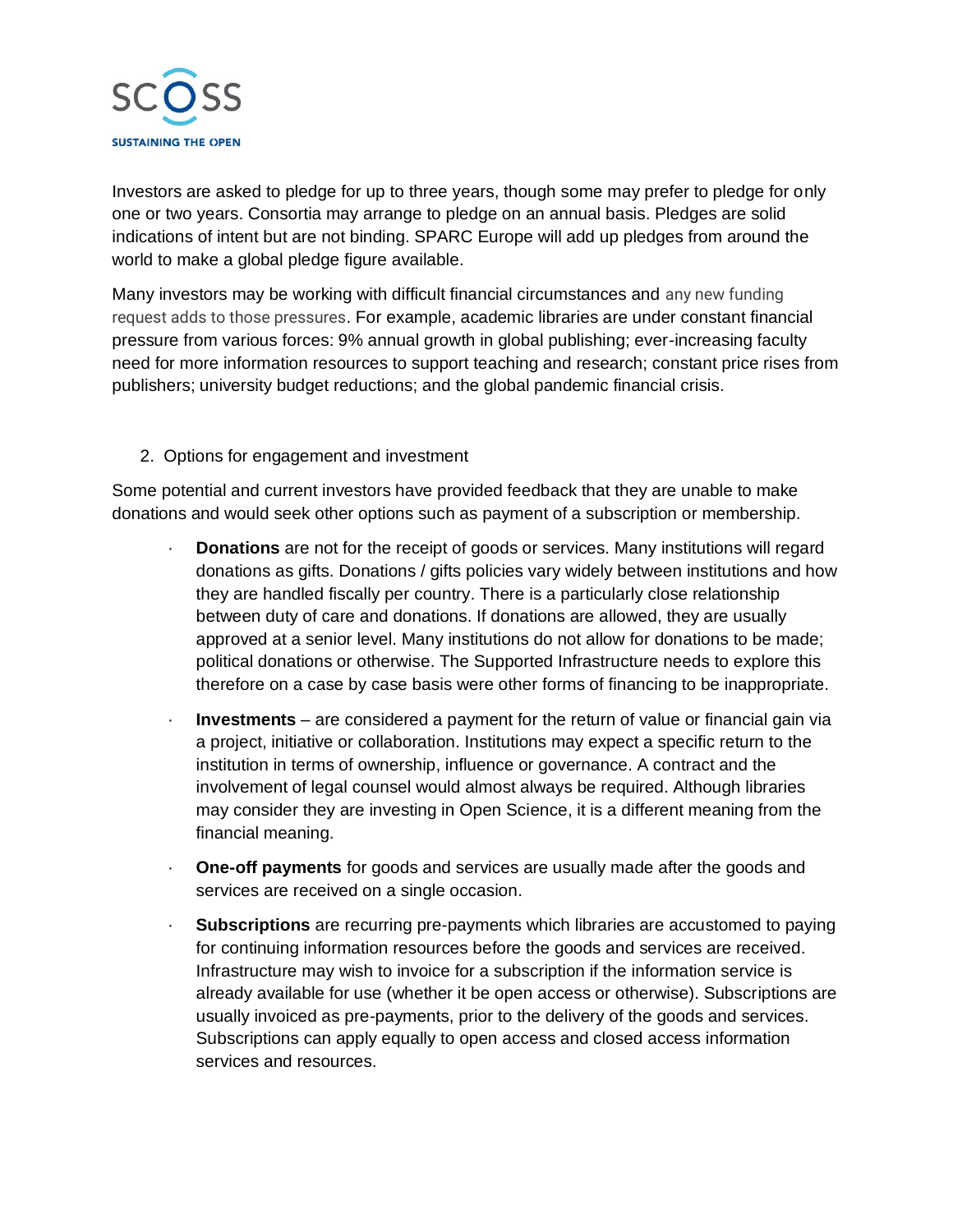

- · **Memberships** can be one-off or recurring / subscription payments which libraries are also accustomed to paying for a period of engagement and/or provision of services. Memberships bring expectations of engagement, opportunity to influence or voice at meetings, attendance at training events or receipt of regular news and updates. They are usually invoiced as pre-payments. Supported Infrastructure may benefit from establishing a membership framework and engaging investors on strategic direction, service design, and digital user experience for example, via a User Group with online meetings or a Member Newsletter or similar.
- 3. Efficacy of financial transactions

The following information is provided to infrastructure to assist with efficacy of financial transactions including quoting, purchase orders, invoicing, payments and receipting. Infrastructure should aim at providing a systematized service to avoid problems and delays. Infrastructure should be aware that generally it is the financial delegate of the department undertaking the procurement e.g. Librarian in the Library approving the purchase, and it is the finance department of the parent organisation e.g. the university, which transacts the payment.

- · **Quote** some investors may require a written quote to meet procurement requirements before payment can be considered. A quote could be formatted in an email or provided as a MS Word or PDF document. Infrastructure could also provide any terms & conditions at this time via a document or a link to a relevant web page.
- · **Purchase Order** some investors will require a Purchase Order with a specific PO number to be used to match the Quote to an Order for example. This is done to ensure the procurement is required and the institution is not paying unrequired or randomly sent invoices. In many cases the consortium (of libraries) will implement POs with the investors.
- · **Invoice** In many cases the infrastructure will invoice the consortium and the consortium will in turn invoice its individual library members. This reduces the number of transactions. An invoice will be required for every investor or consortium making a purchase / payment. Standard fields include:
	- o Invoicing organisation name, address, contact details
	- o Paying organisation name, address, contact details
	- o Purchase Order number (if required, may be blank)
	- o Details of goods and services
	- o Period of service e.g. January December 2020
	- o Date invoice was issued